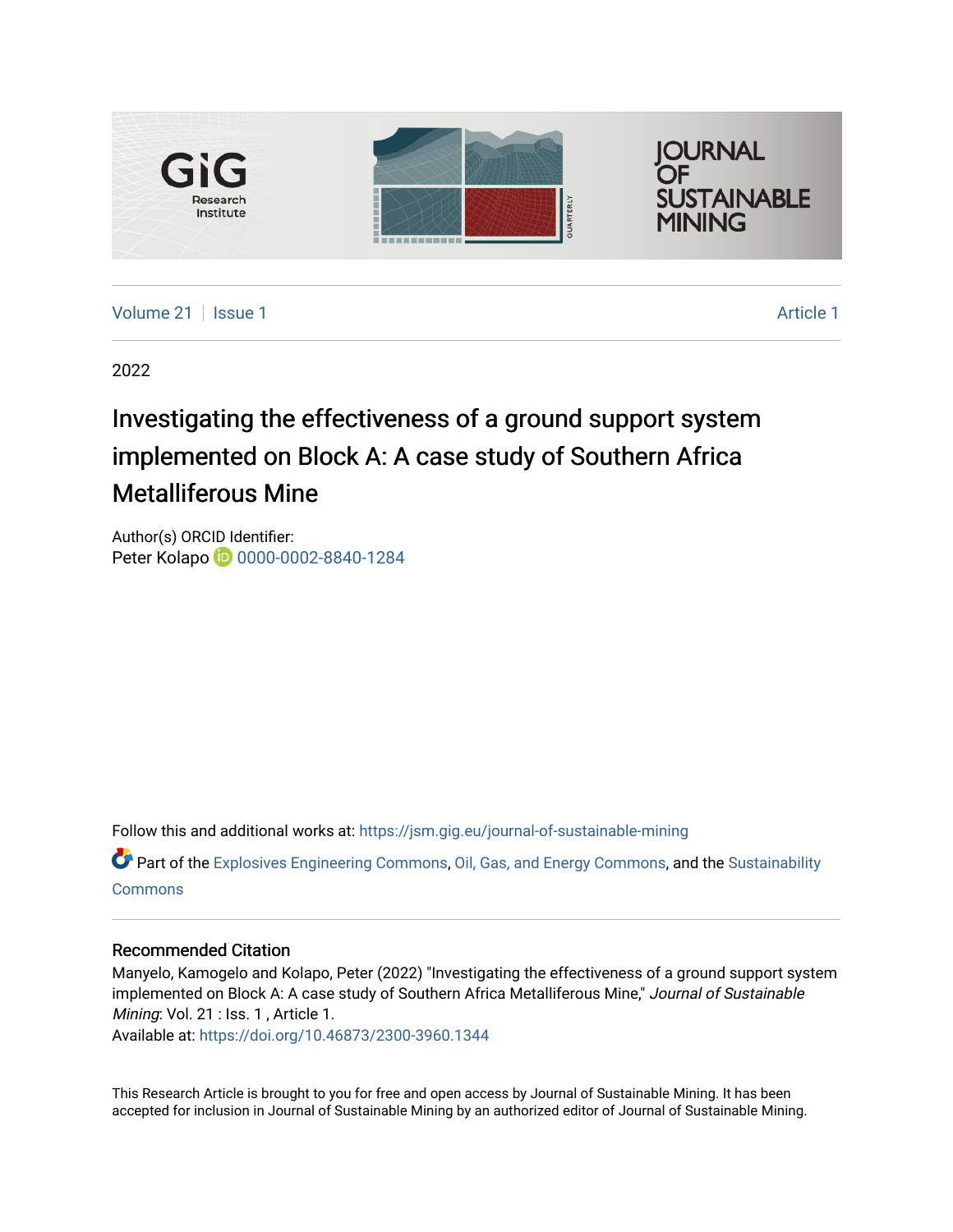## Investigating the effectiveness of a ground support system implemented on Block A: A case study of Southern Africa Metalliferous Mine

## Abstract

This study aims to investigate the effectiveness of the ground support systems that are planned to be implemented on Block A, which will be excavated through the Marikana fault zone. The block of ground being prepared for mining has been physically affected by the presence of the Marikana fault and is therefore geomechanically and geotechnically weaker than the normal stoping conditions on the rest of the shaft. Joint mapping conducted in Block A raiselines indicated that there is a high concentration of shallow dipping joints which are dipping in opposite directions. Such conditions present special challenges in the planned excavations because they can lead to sudden and uncontrolled collapses unless appropriate action is taken to mitigate such instances. The orientation of joint sets aid the formation of keyblocks, which can collapse provided their weight exceeds the support load bearing capacity or if they are located in between support units. Therefore, stoping in the Marikana fault zone requires a more intensive support with a higher than normal support resistance. The existing ground control strategies, the processes, tools, techniques, and methods that are currently being used for support design were investigated and incorporated into the new system where applicable.

### Keywords

Support system, joint sets, ground support system, rock mass classification, shaft sinking

### Creative Commons License



This work is licensed under a [Creative Commons Attribution 4.0 License](http://creativecommons.org/licenses/by/4.0/).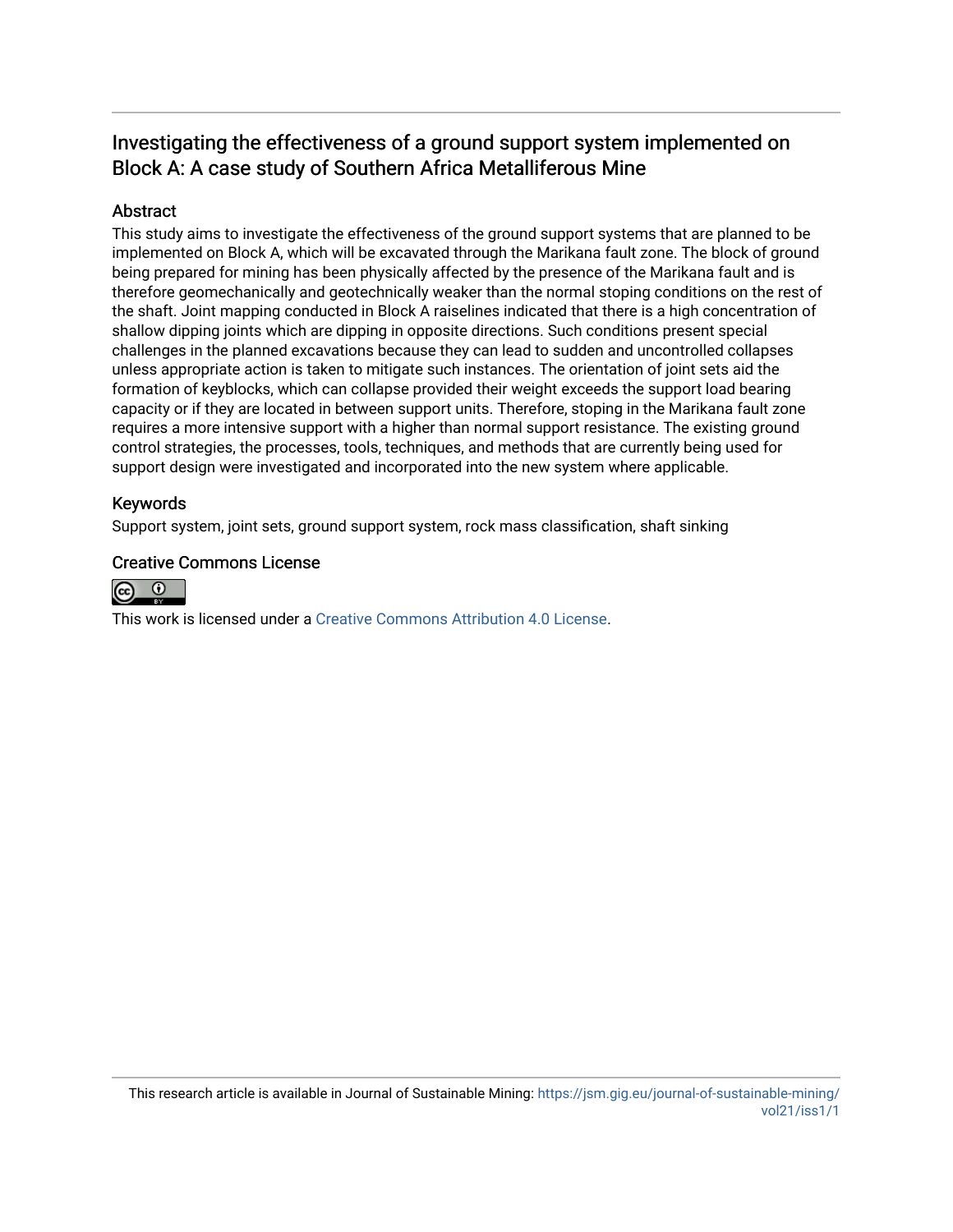# Investigating the effectiveness of a ground support system implemented on Block A: A case study of Southern Africa Metalliferous Mine

Kamogelo Manyelo <sup>[a,](#page-2-0)</sup>\*, Peter Kolapo <sup>[b](#page-2-1)</sup>

<span id="page-2-0"></span><sup>a</sup> University of Witwatersrand, School of Mining Engineering, Faculty of Engineering and Built Environment (FEBE), Johannesburg, South Africa

<span id="page-2-1"></span><sup>b</sup> University of Kentucky, Department of Mining Engineering, College of Engineering, Lexington, USA

#### Abstract

This study aims to investigate the effectiveness of the ground support systems that are planned to be implemented on Block A, which will be excavated through the Marikana fault zone. The block of ground being prepared for mining has been physically affected by the presence of the Marikana fault and is therefore geomechanically and geotechnically weaker than the normal stoping conditions on the rest of the shaft. Data collected during the raiselines mapping was used as input into the numerical modelling software (Dips and JBlock), which indicated a major scatter of joint orientations in Block A. Shallow dipping orientations of  $276^{\circ}/14^{\circ}$ ,  $174^{\circ}/11^{\circ}$  and  $69^{\circ}/14^{\circ}$  were observed. An average RMR below 50 was calculated from the field mapping data which indicates that the quality of the rockmass in Block A is relatively poor and pose the risk of rock falls due to high probability of unstable rocks. Jblock simulations were performed to estimate the load bearing capacity of the roof bolts. The simulation results showed that the probability of failure reduced to 26% at a loading capacity of 160 kN as opposed to a 60% probability using 100 kN capacity. Likewise, the probability of block failure for  $1 \text{ m}^3$  blocks and the maximum support failure decreased to 27% and 5% respectively. The area simulated is a stoping panel with a 15 m face length and a 30 m back length. A total number of 10 000 keyblocks were generated and the probability of failure was highest for 1  $m<sup>3</sup>$  at a 60% in between support. The JBlock analysis shows that the support spacing implemented at Mine A does not sufficiently account for all rockfalls that can occur due to keyblock formation in the hangingwall. In order to effectively support the unstable ground, it is recommended that longer grouted coupling roof bolts of 2 m length spaced at  $1 \times 1.2$  m should be installed, as opposed to the current mechanical end-anchors (ungrouted) of 1.6 m length spaced at 1.5 m  $\times$  1.5 m.

Keywords: rockfall, RMR, Q-rating, JBlock, ground support

#### 1. Introduction

A ccidents in the mining sector continue to threaten the sustainability of the mining industry. Injuries and fatalities are still a major concern, with the destruction of property being a secondary effect [[1\]](#page-13-0). There has, undeniably, been a substantial improvement in the fatality records within the South African mining industry from 1994 to 2017 as a whole, with a decline in fatalities recorded in hard rock tabular mines [[2\]](#page-13-1). Regardless of these improvements, the loss of life is still too high compared to other large mining countries like

the USA, Canada and Australia. The significant causes of injuries and fatalities in the gold and platinum mines in South Africa are due to Falls of Grounds (FOGs), mine ventilation, and transport and machinery issues. According to Shaft P2's Fatality and Injuries Register, 32% of all fatalities at the shaft are due to FOGs. This is a significantly high number, followed by Machinery at 22%. The register further indicates that a majority of these FOGs highlight the stope face area as the dominant risk area.

As a result of an increased number of discontinuities in Block A, poor ground conditions are

\* Corresponding author.

https://doi.org/10.46873/2300-3960.1344 2300-3960/© Central Mining Institute, Katowice, Poland. This is an open-access article under the CC-BY 4.0 license [\(https://creativecommons.org/licenses/by/4.0/\)](https://creativecommons.org/licenses/by/4.0/).

Received 5 July 2021; revised 9 October 2021; accepted 18 October 2021. Available online 5 January 2022

E-mail addresses: [Kamogelo.Manyelo@students.wits.ac.za](mailto:Kamogelo.Manyelo@students.wits.ac.za) (K. Manyelo), [peter.kolapo@uky.edu](mailto:peter.kolapo@uky.edu) (P. Kolapo).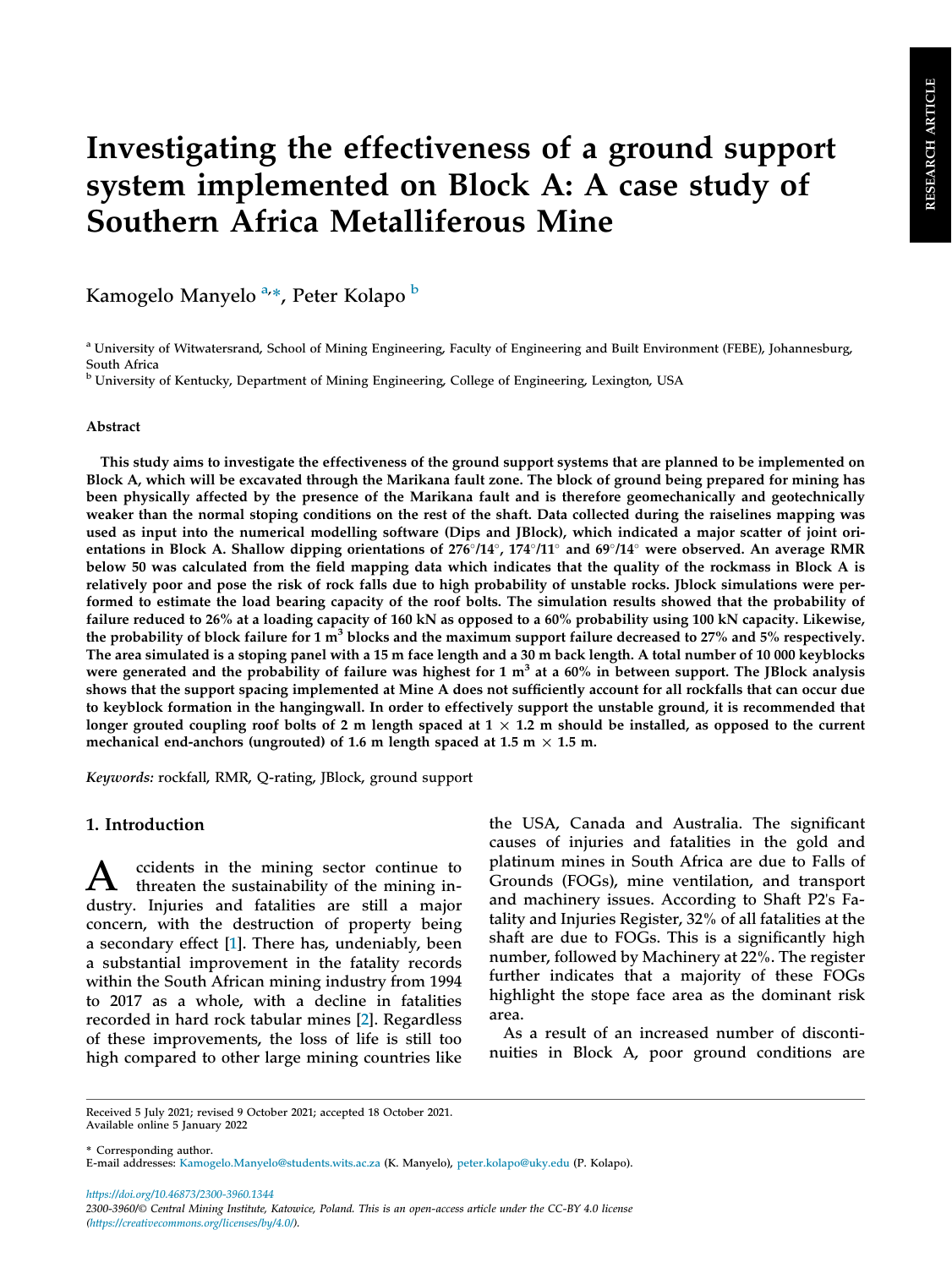RESEARCH ARTICLE RESEARCHARTICLE

expected and the strength of the rock mass surrounding the excavation is expected to be lower than normal as a result. Various empirical methods are available to estimate the rock mass strength of jointed rock in order to determine the optimum support. The most prominent methods are rock mass classification systems such as the "Q" and Rock Mass Rating (RMR) systems. Such systems assess and rate the conditions affecting the stability or instability of rock masses surrounding underground excavations and provide support recommendations. Evaluation of mechanical properties of the ground plays important role in fracture determination and in selecting the most suitable regional support for particular strata. This will ensure that the desired levels of stability will be maintained throughout the required life of mine. In short, the mechanical property of the ground is considered as one of the major parameters in designing a stable, safe and economical pit wall [[3](#page-13-2)[,4](#page-13-3)].

In addition to these rating systems, a stereographic projection program (DIPS) was used in conjunction with a probabilistic analysis program (JBlock) to determine unstable wedges that may form in the proposed excavations. The study includes both probability analysis and empirical methods in determining the optimum support design, which was used to form a new standard.

Mine X faces the challenge of a block of ground being prepared for mining in Block A which has been physically affected by the presence of the Marikana fault and is therefore likely to be geomechanically and geotechnically weaker than the normal stoping conditions on the rest of the shaft. Because of this, large stope collapses are expected to occur in Block A if no strategies are put in place to mitigate the risk. To be able to investigate the challenges associated with the extraction of the UG2 reef in Block A which will be excavated through the Marikana fault zone, it is important to provide answers to these questions. How effective is the ground support systems that are planned to be implemented on Block A? Is the support configuration effective? Is the ground over-supported?

This study discusses the challenges faced when extracting ore from the Upper Ground 2 (UG2) reef in Block A and provides safe and productive mining conditions in the geotechnically poor ground located in Block A, with the aim of achieving zero harm and providing an efficient and cost-effective support design. The workings developed across Block A are planned to extract only the UG2 Reef. Therefore, this study will focus predominantly on the support design for the stratigraphy above the UG2 Reef.

#### 2. Description of the study area

Shaft P2 and Shaft P3 at Mine X form part of the mine's second-generation shafts. That is, the newer shafts to be sunk and operated. The shafts are located approximately 25 km West-South-West of Brits (North West Province of South Africa). The shafts fall within the western limb of the Bushveld Igneous Complex, a large igneous intrusion which is host to some of the Platinum Group Elements (PGEs). Mine X exploits PGEs from the UG2 and Merensky reefs. Shaft P2's operation faces the challenge of rapidly depleting ore reserves for both UG2 Chromitite and Merensky reef types within its current shaft boundaries. However, exploration and feasibility studies (conducted by the Geology department at the mine) led to the extension of Shaft P2 operations beyond the Marikana fault zone into the mineral resource area of the P3 Shaft block (see [Fig. 1](#page-3-0)). Mining on the other side of the fault is expected to increase the life-of-mine of Shaft P2 by another five years i.e. until 2026. Stopes and haulages are planned to be developed through the Marikana fault zone which is dipping in a SSE-NNW direction. The Marikana fault is a reverse fault (dipping approximately  $80^\circ$ ) with an up-throw displacement to the west of approximately  $10-20$  m. Stoping in the Marikana fault zone requires a more intensive support with a higher than normal support resistance. Several types of support such as grout packs and roof bolts are planned to achieve the projected safety requirement.

At Mine X, the UG2 underlies the Merensky Reef by approximately  $130-210$  m, increasing from west to east across the Marikana operations [\[5](#page-13-4)]. As a result of the variable stratigraphic distance between these ore bearing horizons, each of these reef horizons is influenced by different geological features [\[6](#page-13-5)]. The geological sequence in [Fig. 2](#page-4-0) shows alternating layers

<span id="page-3-0"></span>

Fig. 1. Image showing the Marikana fault zone.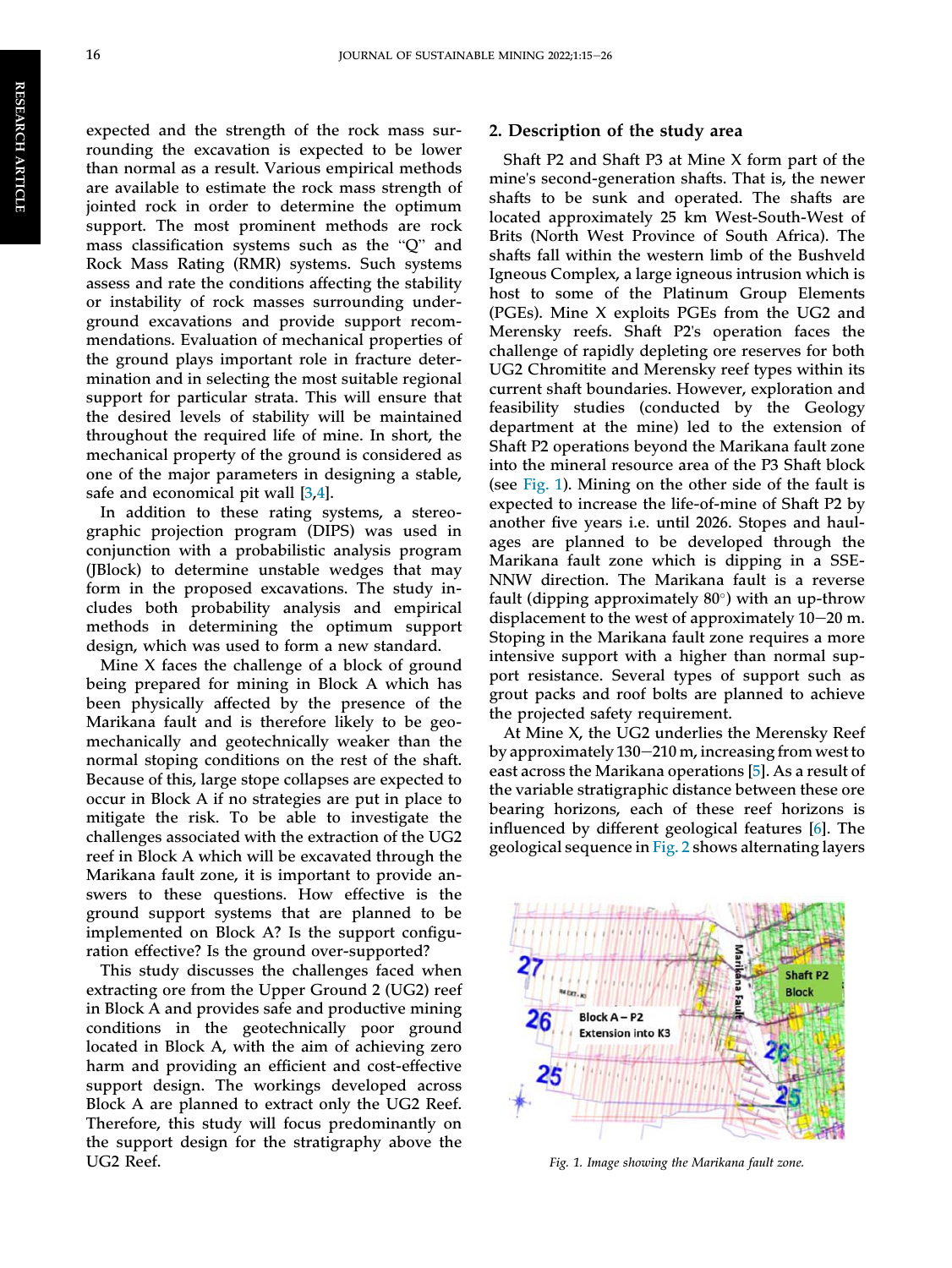**RESEARCH ARTICLE** RESEARCH ARTICLE



Fig. 2. Typical stratigraphic column showing the lithology of the UG2 Reef in Block A.

of pyroxenite, norite, mottled anorthosite and chromitite. Across the mine, the general mining layout is an up-dip configuration with dip stabilizing pillars, stoping through two panels on either side of a center raise at a panel length of 15 m. Block A is planned to exploit the UG2 Chromitite Reef in this type of stoping configuration.

<span id="page-4-0"></span> $5-6m$ 

 $12 - 15m$ 

 $3 - 10m$ 

 $1<sub>m</sub>$ 

 $1<sub>m</sub>$ 

 $5 - 30m$ 

 $0.5m$ 

 $0.5m$ 

 $1-2m$ 

 $9 - 10m$ 

ā F

The strike of the UG2 orebody in Block A is on average East to West and dipping towards the North at an average angle of  $9^\circ$ , with a thickness variance of  $0.4-1$  m. The geotechnical environment most likely to be encountered by mining in Block A include:

- Geological structures;
- Alteration zones; and
- Parting planes.

The following section provides a general description of the geotechnical environment in which key design parameters for support design will be described.

#### 2.1. Jointing

(Light grey, spotted)

Joints are naturally occurring planar geological discontinuities across which there has been no displacement. Joint structures are a predominant feature in most underground operations across the Mine X lease area. The stability of underground mining excavations is highly dependent on the occurrence and orientation of jointing in the surrounding rockmass. An unfavorable intersection of joints may lead to blocky hangingwall conditions, which can lead to instability and failure if not supported. The presence of joints in the hangingwall causes a discontinuous rockmass which contains interlocking blocks that are bounded by the joint surfaces or infilling material. Natural rock joints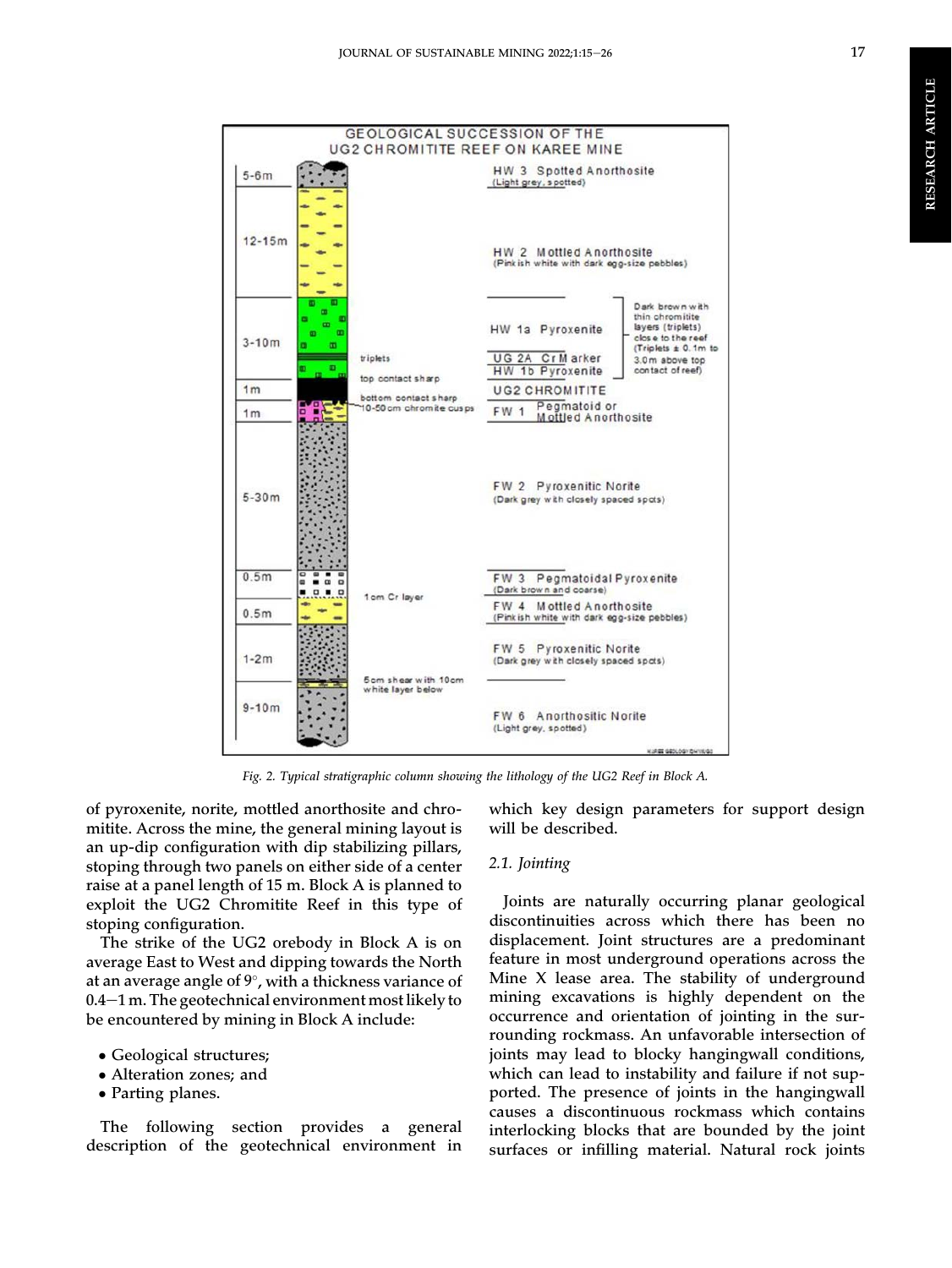infilled with soil-like materials may show a reduced shear strength, which influences rock mass stability.

Both open (i.e. open fractures) and sealed (filled by various materials) joints were identified during the underground joint mapping along the raiselines in the Visser Block. Like the faults, joints vary in strike, and dip orientations as well as filling and persistency characteristics. Low angle joints i.e. shallow dipping joints cutting into the hangingwall can cause FOGs, particularly when these joint sets dip in opposite directions because of the formation of keyblocks.

#### 2.2. Potholes

Potholes are roughly circular or elliptical structures where the UG2 reef and lithologies immediately above it slumped to a lower level during geological processes, causing the UG2 chromitite to occur below its normal stratigraphic elevation. The thinning of the reefs and increased joint densities often marks the rims of potholes. Pothole occurrences are not predictable, and their presence in the Visser Block has been partially determined by cover drilling and mining development. When mining approaches a pothole, the joint density usually increases. Where visible, low angle jointing was found on the edges of the potholes. This should be taken into consideration when approaching a pothole. In such situations, hangingwall beam stability becomes more challenging.

#### 2.3. Faulting

Faults are planes of weakness in the rockmass where movement has occurred along the plane. Three types of faults are encountered in the Mine X Marikana lease area; normal faults, reverse faults and strike-slip faults [[5\]](#page-13-4). Faulting presents a challenge when mining towards or through it, as an increase in jointing can occur and the infilling material may create an unstable work environment. Historical information shows that adverse ground conditions are encountered when mining areas of a fault and can cause falls of ground, as some faults have very little cohesion on the plane of weakness where movement has occurred. A trend of minor faulting occurs within both the shaft P2 and K3 block areas; these faults have an east-southeast to west-northwest striking direction and are mostly reverse faults, but rarely with more than 2 m displacements. There are indications of smaller faults with the same orientation as the Marikana fault. These faults are increased in frequency closer to the

Marikana fault. This indicates the high stress concentrations within the surrounding rock mass.

#### 2.4. Alteration

Alteration occurs when there is a change in the structure of a rock or rockmass where water and other minerals have intruded into planes of weakness to change the structure and minerality of the rock mass surrounding the plane. Often referred to as weathering, these changes can make the rock mass weak and brittle. Alteration is typically present in the vicinity of dykes, faults and joint zones. The alteration of the rock surrounding geological structures depends on the mineralogy of the joint infilling and in the Mine X Marikana lease area, chlorite and serpentine are the most susceptible. This is most prominent in the pyroxenite hangingwall. The Block A is expected to have a large alteration area influenced by the Marikana fault striking through the mining block. Observations made in the haulages show that the area around the fault is altered and is expected to present a number of mining difficulties. [Figure 3](#page-6-0) shows the alteration occurring through hangingwall layers above the UG2 Reef in the Block A. Alteration can be seen in jointing and the layer contact plane in between the Hangingwall 1 (HW1b) and Hangingwall 2 (HW2).

#### 3. Literature review

A great number of studies have indicated several methods of determining underground support requirements. Although, this background study will focus on the application of rock mass classification systems can be used to determine the support requirements for Block A. The focus is on contributions made by relevant experts in rock mechanics on qualitative and quantitative analysis.

Hoek [\[7](#page-13-6)] stated that great improvements can be achieved in the underground excavations through the use of design and timeous installation of support, taking into account excavation sequences and availability of materials. Rock mass classification systems, particularly the Q-system developed by Barton [\[8](#page-13-7)] express the quality of the rock mass using an empirical formula. The Q-value is determined from the grouping of six quantifiable geological parameters, in order to provide a value to quantify the rock quality in stable and unstable geotechnical conditions. Based on the following parameters, the Q-value for a rock mass can be calculated using the following equation Barton [[8\]](#page-13-7).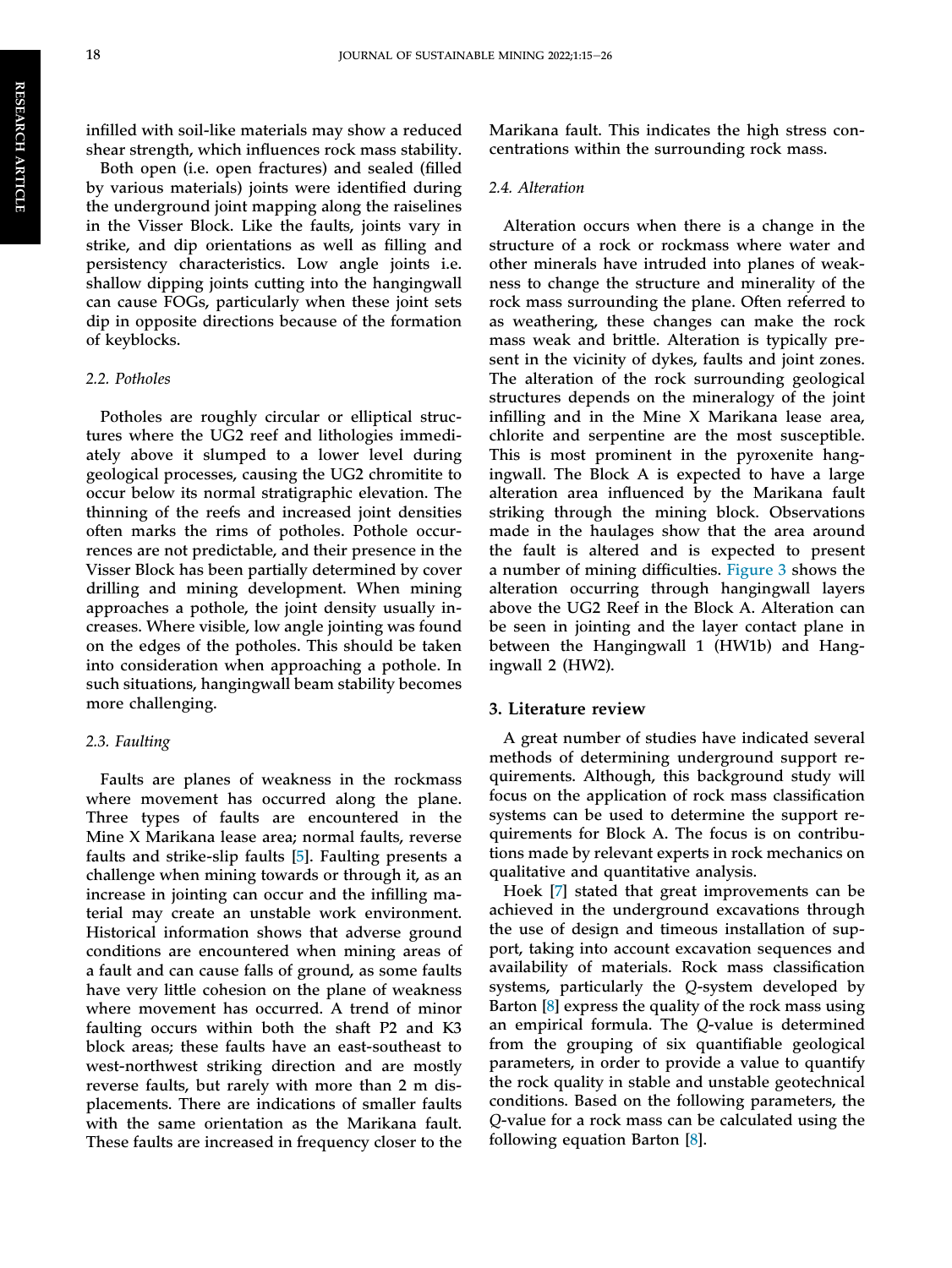<span id="page-6-0"></span>

Fig. 3. 27C west 103 raiseline.

$$
Q = \frac{RQD}{J_n} \times \frac{J_r}{J_a} \times \frac{J_w}{SRF}
$$
 (1)

where:

- $\bullet$   $I_n$ : is the joint set number
- $\bullet$ <sub>*Ir*</sub>: is the joint roughness number. According to Watson [\[9](#page-13-8)] "such a critical joint set that is planar and either slicken sided or with a smooth or watson [9] such a critical joint set that is plained<br>and either slicken sided or with a smooth<br>gouge infilling could cause a panel collapse".
- $\bullet$   $J_a$ : is the joint alteration number. Panel collapses frequently occur when  $J_a$  is larger than 3 when making use of the Q-system [[9\]](#page-13-8).
- $\bullet$   $I_w$ : is the joint water reduction factor. This value indicates the quantity of water present in a joint, which has an adverse consequence of reducing the strength of the host rockmass.
- SRF: Stress Reduction Factor is "a measure of the loosening load in cases of excavations with shear *SKF*: Stress Reduction Factor is and<br>loosening load in cases of excavatio<br>zones and clay bearing rocks" [\[10](#page-13-9)].
- $\bullet$  (RQD) Rock Quality Designation is a measure of the degree of jointing and was modified by Palmstrom [\[11](#page-13-10)] for use in rockmass exposure i.e. where no core is available. The equation is as follows:

<span id="page-6-1"></span>
$$
RQD = 115 - 3.3J_v \tag{2}
$$

Low quality rock has an RQD of less than 50% whereas high quality rock has an RQD of above 75%. Equation [\(2\)](#page-6-1) is estimated from the number of joints encountered per unit volume  $(I_n)$  of the rockmass, where blast induced discontinuities are omitted. This concept was introduced by Palmstrom [\[11](#page-13-10)] and provides an easy approach of approximating the degree of jointing from standard joint mapping data or observations.

Additionally, Rock Mass Rating (RMR) derived by Bieniawski [\[12](#page-13-11)] consider the summing 5 parameter values and adjusting this total by taking into account the joint orientations. The parameters included in the rating include the Uniaxial Compressive Strength (UCS), rock quality designation (RQD), spacing of discontinuities, conditions of discontinuities, groundwater conditions, and orientation of discontinuities. The RMR system is described by Bieniawski [[12\]](#page-13-11) as follows:

$$
RMR = 9 \ln Q + 44 \tag{3}
$$

Swart [[13\]](#page-13-12) stated that rock mass classification approaches cannot be adequately used to analyze structurally controlled failures such as beam, block approacnes cannot be adequately used to analyze<br>structurally controlled failures such as beam, block<br>and wedge. They further state that "although rock mass classification should form a fundamental part in the process of designing stable stope panels, particular emphasis should be placed on identifying the most likely failure planes and potential modes of parucular emphasis should be placed on identifying<br>the most likely failure planes and potential modes of<br>failure". Both the Q- and RMR system are internationally accepted and used in rock engineering as empirical design tools for stable excavations.

More recently, existing rock mass classification systems have been developed and even modified to suit local conditions. Watson [\[9](#page-13-8)] reviewed several systems and concluded that the modified stability graph by Potvin [\[14](#page-13-13)] only described unsupported stopes. The study designed a hybrid of several current systems and termed it the "New Modified Stability Graph" (N") system. The system is intended specifically for span and support design in stopes of the Bushveld Complex Platinum. Subsequently, databases of failed and unfailed stopes were collected for the Merensky Reef with various support resistances. A logistical regression analysis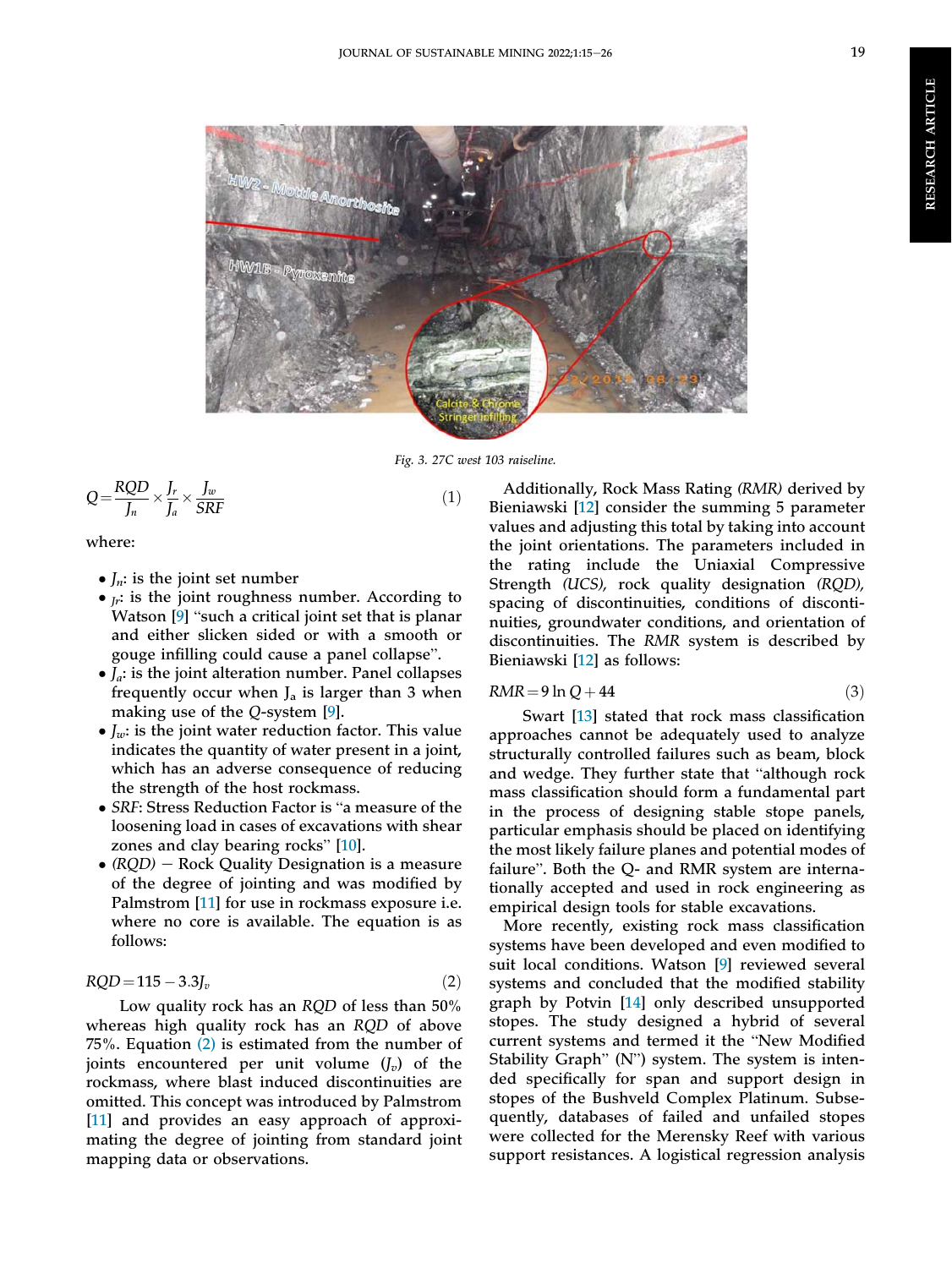was used to determine the line between stable and unstable stopes, with various degrees of confidence. The system makes use of aspects from various rating systems and is currently used by Impala Platinum. The system also incorporates the Q-system and the Stability Graph method as revised by Hutchinson and Diederichs [\[15\]](#page-13-14). It consists of the following five factors Watson [[9\]](#page-13-8):

- $-$  "a measure of block size for a jointed rock mass  $(ROD/In)$ .
- $-$  a measure of joint surface strength and stiffness  $(Ir/Ja)$ .
- a measure of the stress condition  $(Iw/SRF)$
- $-$  a measure of the joint orientation relative to the excavation hangingwall (B-factor); and
- excavation nangingwall (*b*-*juctor*); and<br>
 a measure of the influence of gravity on the<br>
hangingwall blocks (*C-factor*). "

Although the system is designed specifically for mines in the Bushveld complex, it cannot be used to fully meet the objectives of this project. Its limitations are that it focuses predominately on panel spans in the Merensky Reef. It is the opinion of the experts in underground excavations that rockmass classification systems as a designing tool on their own should be used for preliminary designs of underground openings, that is, for planning purposes and not for final excavation support.

#### 4. Materials and methods

The objective of this study was to provide a support design based on a proper knowledge of the inclination, orientation and intensity of the geological features that exist in Block A. Data on the inclinations and orientations of geological features, particularly faults and joints were collected from existing raiselines in the area of Block A. Five meter long scanlines were conducted at 30 m intervals along each of the seven raiselines and winzes in Block A. Measurements were taken with a Silva foldable geological compass and frequently checked with a 1 m clino-rule to ascertain the possible influence of magnetic substances on the readings shown in [Figs. 4 and 5](#page-7-0) respectively. The clino-rule is a 1 m long device fitted with a water bubble and a linear scale used for the estimation of the length and dip orientation of discontinuities. The Silva compass is an instrument used to magnetically determine dip and dip-direction. The following parameters were determined from the joint mapping.

Joint sets were delineated based on observations i.e. classified according to their orientations. These joint sets and the above-mentioned parameters within the block were geotechnically evaluated and the results entered into the form reproduced in [Table 1.](#page-8-0)

The joint set most likely to result in hangingwall failure was distinguished and used in defining the joint roughness and alteration. Blasting fractures and structures with a trace length of less than 0.5 m were not considered. From observations, such structures can be easily identified and addressed by barring or areal coverage support where required, provided entry examination is conducted correctly. The RQD was estimated from the number of discontinuities per unit volume as suggested by Palmstrom [[11\]](#page-13-10). Joint roughness was determined by measuring offsets across the joint, such that the raimstrom [11]. Joint roughness was determined by<br>measuring offsets across the joint, such that the<br>largest offset is related to the "joint roughness largest offset is related to the "joint roughness number"  $(Ir)$  [[9\]](#page-13-8).

The results from underground joint mapping were used as input data into DIPS software so as to analyze and graphically represent structural data by the use of stereonet. Stereographic projections provide a means of representing the 3D orientations of planes in 2D. Joint sets can be clustered and analysed from a pole plot generated in DIPS. This was done by drawing a window set around the poles concentrated in a specific area to group data related to a specific joint set. [Figure 5](#page-8-1) depicts a pole and contour plot from DIPS. Orientation,

<span id="page-7-0"></span>

Fig. 4. Image of Silva foldable geological compass.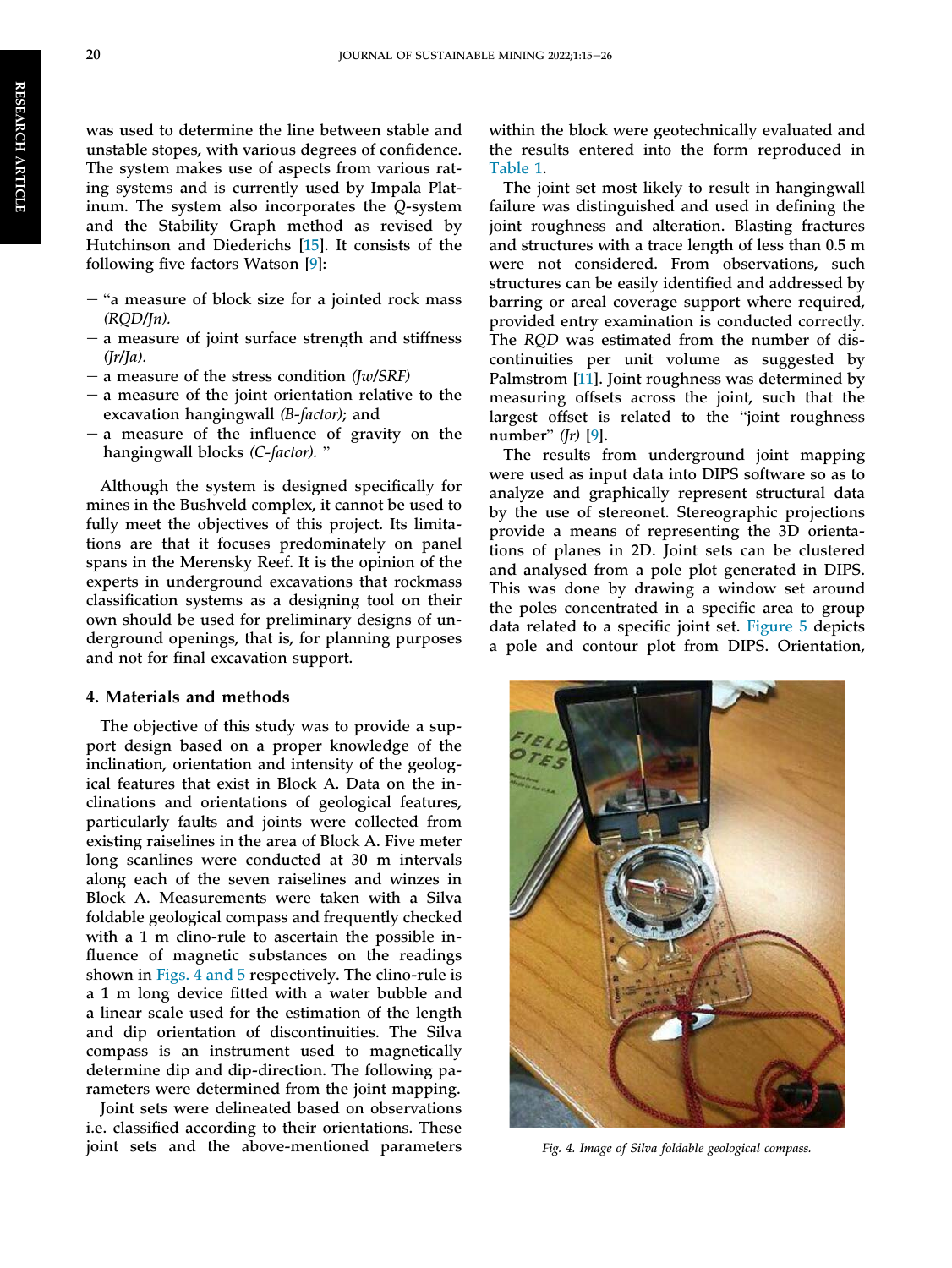

<span id="page-8-1"></span>

Fig. 5. Image of 1 m clino-rule.

<span id="page-8-0"></span>Table 1. Joint mapping table template.

Date:

**Panel Number:** 

Depth below surface:

| Joint<br>Set<br><b>Number</b> | <b>Orientation</b><br>(Dip<br>Angle/Dip<br>Direction) | Length | Infill Roughness | Infill<br><b>Type</b> | Joint<br>Spacing | Presence of   Rock<br>Water | <b>RQD</b> | <b>Remarks</b> |
|-------------------------------|-------------------------------------------------------|--------|------------------|-----------------------|------------------|-----------------------------|------------|----------------|
|                               |                                                       |        |                  |                       |                  |                             |            |                |
|                               |                                                       |        |                  |                       |                  |                             |            |                |
|                               |                                                       |        |                  |                       |                  |                             |            |                |
|                               |                                                       |        |                  |                       |                  |                             |            |                |
|                               |                                                       |        |                  |                       |                  |                             |            |                |
|                               |                                                       |        |                  |                       |                  |                             |            |                |
|                               |                                                       |        |                  |                       |                  |                             |            |                |

true spacing, trace lengths and friction angles were calculated from data related to specific joint sets. The orientation of the parting planes was also used as input into the software. This was done in order to determine the possibility of intersection of these parting planes and joint sets, and the geometry of their intersection. The data on joint orientations collected in a joint mapping exercise were plotted on a polar plot (indicating dip and dip directions).

JBlock software was used as a primary method of analysis in order to determine the frequency of different sized keyblocks and their stability. A multiple block analysis was run so as to evaluate blocks which are randomly created as a result of natural joints and stress fractures in the hangingwall. The spacing between the joints, orientation and length of the joints was used data. Additionally, the support properties in terms of spacing, support load bearing capacity and length were used. A histogram was produced as an output from the exercise and blocks with different volumes plotted. These blocks had different probabilities of failure in different size intervals. The exercise was done at

different input parameters of length, spacing and capacity in order to determine the optimum support standard.

#### 4.1. Results

The results of the study with regards to the rock mass classification, JBlock and Dips simulations are described below. All measurements and derived results are tabulated and plotted graphically.

#### 4.1.1. Rockmass rating

The Barton [\[8](#page-13-7)] approach was used to classify the rock mass in narrow reef stopes prior to excavation to establish the underground excavation which is termed raiseline (RSE). A total number of seven raiselines (RSE) were classified (RSE 1 to RSE 7) and their respective rock mass ratings were presented as shown in [Table 2](#page-9-0).

The RMR rating results indicate that only one raiseline had good ground conditions, with the rest of the six raiselines having a poor rating. A majority of these raiselines are close to the boundaries of poor and good rock categories.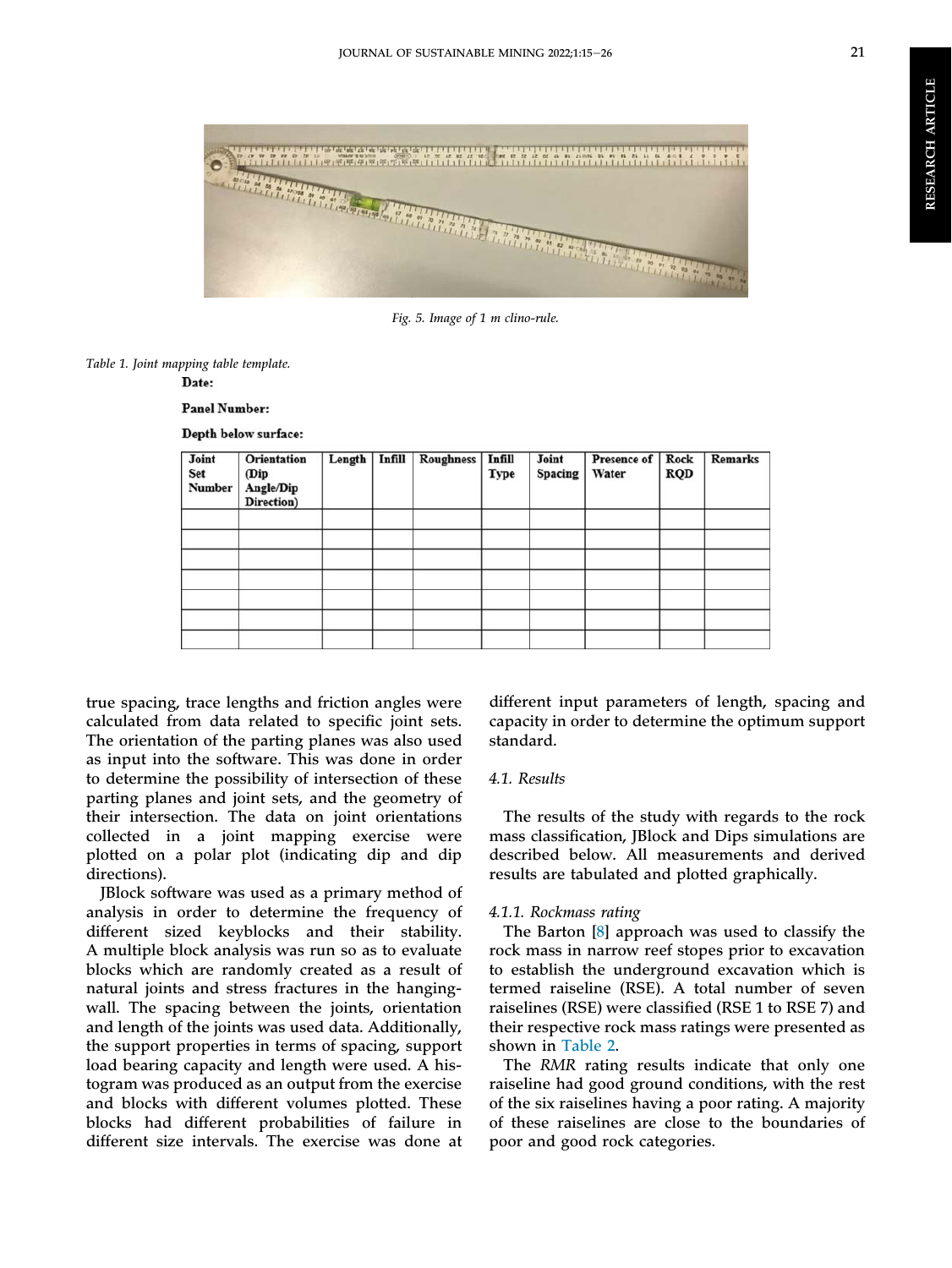#### <span id="page-9-0"></span>Table 2. Rockmass rating.

| <b>Parameter</b>                        | <b>RSE1</b>    | <b>RSE 2</b>   | <b>RSE3</b>    | <b>RSE4</b>    | <b>RSE 5</b>   | <b>RSE 6</b>   | RSE <sub>7</sub> |
|-----------------------------------------|----------------|----------------|----------------|----------------|----------------|----------------|------------------|
| Volumetric joint<br>count (Joints/m3)   | 9.38           | 6.23           | 5.4            | 3.8            | 4              | 5.4            | 11.73            |
| <b>ROD</b>                              | 84.04          | 94.45          | 97.18          | 100            | 100            | 97.18          | 76.3             |
| Q-Rating                                |                |                |                |                |                |                |                  |
| Joint set number (Jn)                   | $\overline{4}$ | 4              | $\overline{4}$ | 4              | $\overline{4}$ | 4              | 4                |
| <b>Joint roughness</b><br>number (Jr)   | 1.5            | 1              | $\overline{2}$ | $\overline{2}$ | $\overline{2}$ | $\overline{c}$ | 1                |
| <b>Joint alteration</b><br>number (Ja)  | $\overline{2}$ | $\overline{2}$ | $\overline{2}$ | $\overline{4}$ | $\overline{2}$ | $\overline{4}$ | $\overline{4}$   |
| Joint water (Jw)                        | 1              | 1              | $\mathbf{1}$   | 1              | 1              | 1              | 1                |
| <b>Stress reduction factor</b><br>(SRF) | 7.5            | 2.5            | 7.5            | 2.5            | 7.5            | 7.5            | 2.5              |
| <b>Adjustment for UG2</b>               | $\mathbf{1}$   | 1              | $\mathbf{1}$   | 1              | 1              | 1              | 1                |
| <b>Q-Rating</b>                         | 1.85           | 3.37           | 2.86           | 6.25           | 2.94           | 1.43           | 1.36             |
| <b>RMR Rating</b>                       | 49.6           | 54.9           | 53.5           | 60.5           | 53.7           | 47.2           | 46.8             |
| <b>Ouality of Rock</b>                  | Poor           | Poor           | Poor           | Good           | Poor           | Poor           | Poor             |

| <b>D-Result</b>   |                      |  |  |  |  |  |  |
|-------------------|----------------------|--|--|--|--|--|--|
| 0.005 to 0.9      | e n                  |  |  |  |  |  |  |
| $1$ to 5          | Poor                 |  |  |  |  |  |  |
| 6 to 10           | Good                 |  |  |  |  |  |  |
| $10+$             | Very Good            |  |  |  |  |  |  |
| <b>RMR-Result</b> |                      |  |  |  |  |  |  |
| $0 - 40$          |                      |  |  |  |  |  |  |
| 41-55             | Poor                 |  |  |  |  |  |  |
| 56-65             | Good                 |  |  |  |  |  |  |
| 66-100            | Good<br><b>COLUM</b> |  |  |  |  |  |  |

<span id="page-9-1"></span>Table 3. Summary of the major joint sets characteristics.

|                 | Joint Set Orientation |                  |            | Spacing $(m)$             |   | Length $(m)$   |     |     |
|-----------------|-----------------------|------------------|------------|---------------------------|---|----------------|-----|-----|
|                 | Dip                   | Dip<br>Direction |            | Min Mean Max Min Mean Max |   |                |     |     |
| $\mathsf{I}1$   | 14                    | 276              | 0.1        | 0.94                      | 1 | $\overline{2}$ | 2.2 | 2.5 |
| 12              | 11                    | 174              | $0.05$ 1.2 |                           | 3 | 1.8            | 2.1 | 3   |
| $\overline{1}3$ | 14                    | 69               | 0.1        | 0.9                       |   | $1.5^{\circ}$  | 1.8 | 2.2 |

#### 4.1.2. Numerical modelling

The software analysis indicated that there is a major scatter of joint orientations in Block A. However, three joint sets were defined. The dominant set is termed set 1m followed by set 2 m and set 3 m, where the latter set is the least dominant. The remaining joints mapped are random joints. Average orientations of sets 1 m and 2 m and 3 m are  $276^{\circ}/14^{\circ}$ ,  $174^{\circ}/11^{\circ}$  and  $69^{\circ}/14^{\circ}$  respectively, implying that they are shallow dipping. Joint set 1 m and 3 m are dipping in opposite directions and can form keyblocks. Where these joints intersect with the triplets (labeled as 1 on the stereonet with the orientation of  $360^{\circ}/9^{\circ}$ ), keyblocks are formed. These keyblocks can cause the collapse of the strata below the triplets if not supported correctly. The triplets is a colloquial term for chromitite stringers which characterize the hangingwall of the UG2 reef. The triplets are taken into consideration when designing a support standard because of their weak cohesive properties.

Most of the joints in the stopes were unfilled. However, the few filled joints observed were steeply dipping and chlorite and serpentine as the filling material, with a thickness ranging between 1 and 3 cm. [Table 3](#page-9-1) describes the joint properties of the three major joint sets defined. These properties were used as input data in JBlock in order to generate keyblocks to determine probabilities of failure.

From the joint mapping result, underground joint mapping were plot as input data into DIPS software to provide the structural data as shown in [Fig. 6.](#page-10-0)

The results of JBlock simulations are indicated in [Figs. 7 and 8.](#page-10-1) These results represent the frequencies of different sized keyblock distributions and probabilities that these keyblocks would fail. Geotechnical data was collected using scanline mapping methods. The joint data was analysed using Rocscience's Dips. Jblock was then used to compare the different support scenarios. Potential keyblocks are generated based on the geotechnical file and an excavation file in JBlock. The geotechnical file describes the ground conditions to assess. Due to insufficient fall out thickness data to dictate the parameters of the design, the highest value was used from the surrounding Ground Control Districts (GCD's) to account for the worst expected scenario based on recorded data. The thickness used was therefore 1.2 m as found in the surrounding GCD's.

In order to determine the optimum load bearing capacity for the roof bolts, simulations were done at different support spacings and different support bearing capacities. The results are indicated in [Figs.](#page-11-0) [9 and 10.](#page-11-0) It is evident that at a load bearing capacity of 160 kN, there is a reduced probability of failure at  $26\%$  in between support as opposed to a  $60\%$ probability using 100 kN capacity. Furthermore,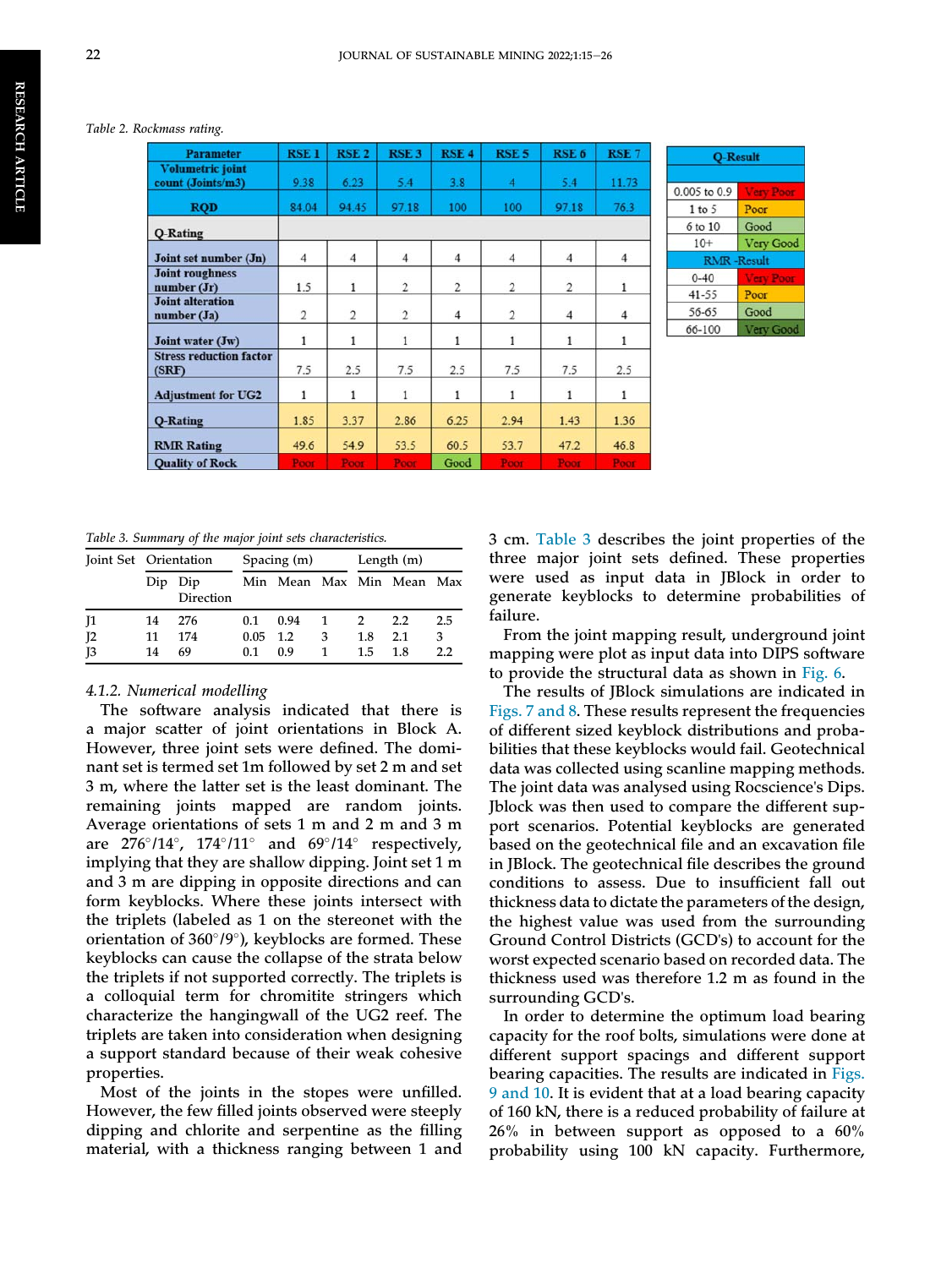<span id="page-10-0"></span>

Fig. 6. Stereonet projections of major joint sets identified.

<span id="page-10-1"></span>

Fig. 7. Probability of block failure based on the current support system.

[Fig. 5](#page-8-1) indicates that at a spacing of 0.5 m  $\times$  1.2 m and a load bearing capacity of 160 kN, the probability of keyblock failure as a result of support is 5% as opposed to 17% at a capacity of 100 kN.

#### 5. Discussions

Results from the rock mass classification approach showed that the average RMR calculated was below 50, which indicates that the quality of the rockmass in Block A is relatively poor. From this, it can be reasoned that the ground conditions in this area pose a high risk of rock falls due to high probability of unstable blocks.

Plotting the dip and dip directions allowed for the visual depiction of the variability of joint orientations. Contouring the pole plots also allowed for the dominant joint sets to be identified. The stereonet results from DIPS indicated that there are three prominent joint sets dipping in opposite directions and intersecting triplets. Where these joint sets (set 1m and set 3m) intersect the triplets, a wedge is

**RESEARCH ARTICLE** RESEARCH ARTICLE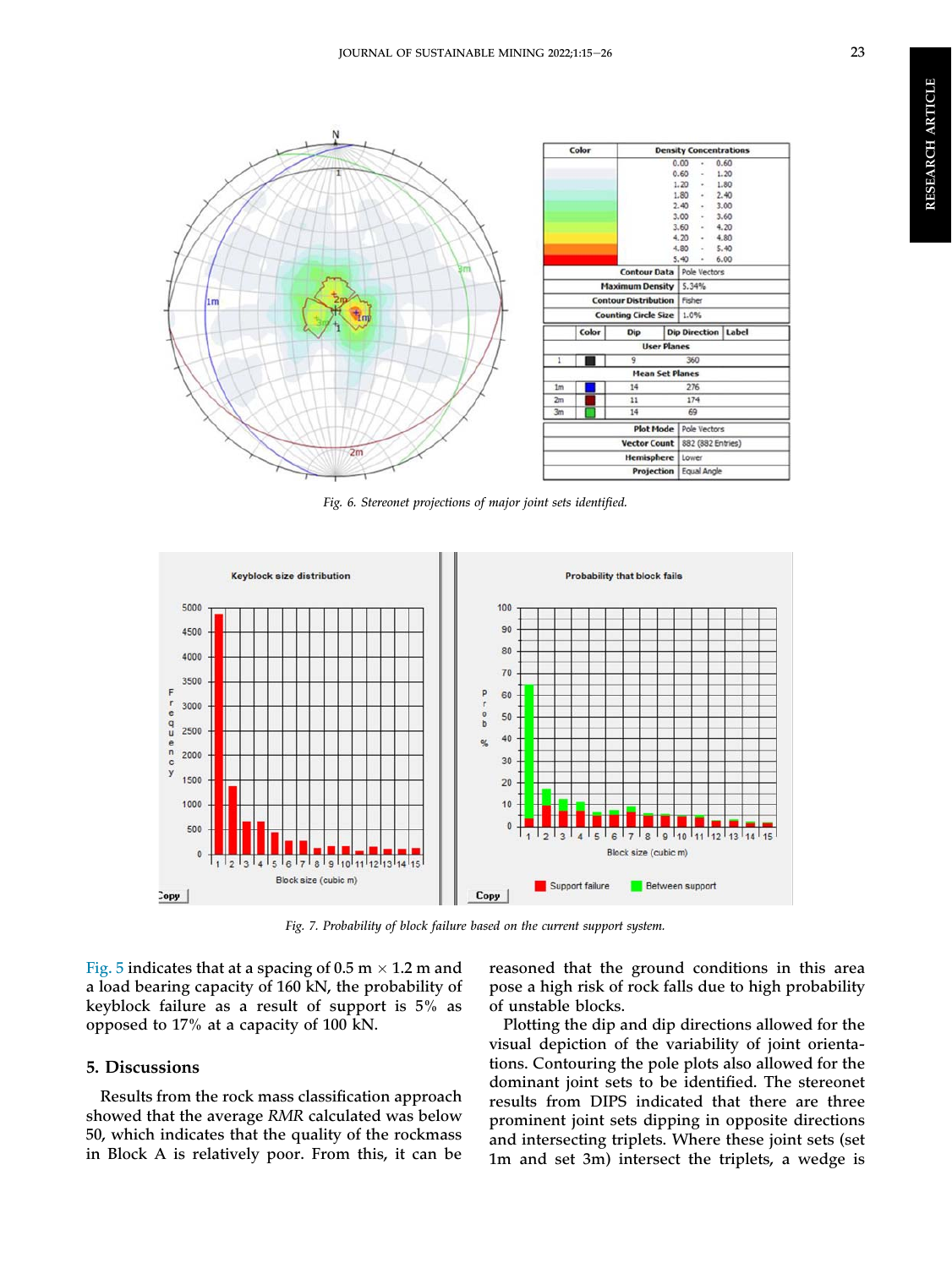

Fig. 8. Probability of block failure based on the new support system.

formed. This means that the support designed has to be able to support the hangingwall beam up to 2m into the hanging wall where the triplets are encountered.

JBlock was used to determine the probability of failure of keyblocks in the stope. The structural data for the three joint sets, together with tendon and grout pack data, were used to simulate unstable keyblocks. The mechanism of failure for this analysis is either due to the keyblock size being less than the support spacing, or the keyblock being of such a size that it causes the support unit to be overloaded.

The JBlock model used joint data collected from Mine X underground workings, which included three joint sets as well as a parting plane in the hanging wall at an average depth of 1.9 m above the hangingwall surface, as indicated in the block A's isopach layout. A standard deviation of 1.2 in terms of the parting plane depth was included in the model.

The unstable keyblocks were simulated by first using the current support system of 1.6 m long ungrouted roof bolts spaced 1.2 by 1.2 m, with a 100 kN load bearing capacity and 750 mm

<span id="page-11-0"></span>

Fig. 9. Probability of Keyblock failure in between support elements.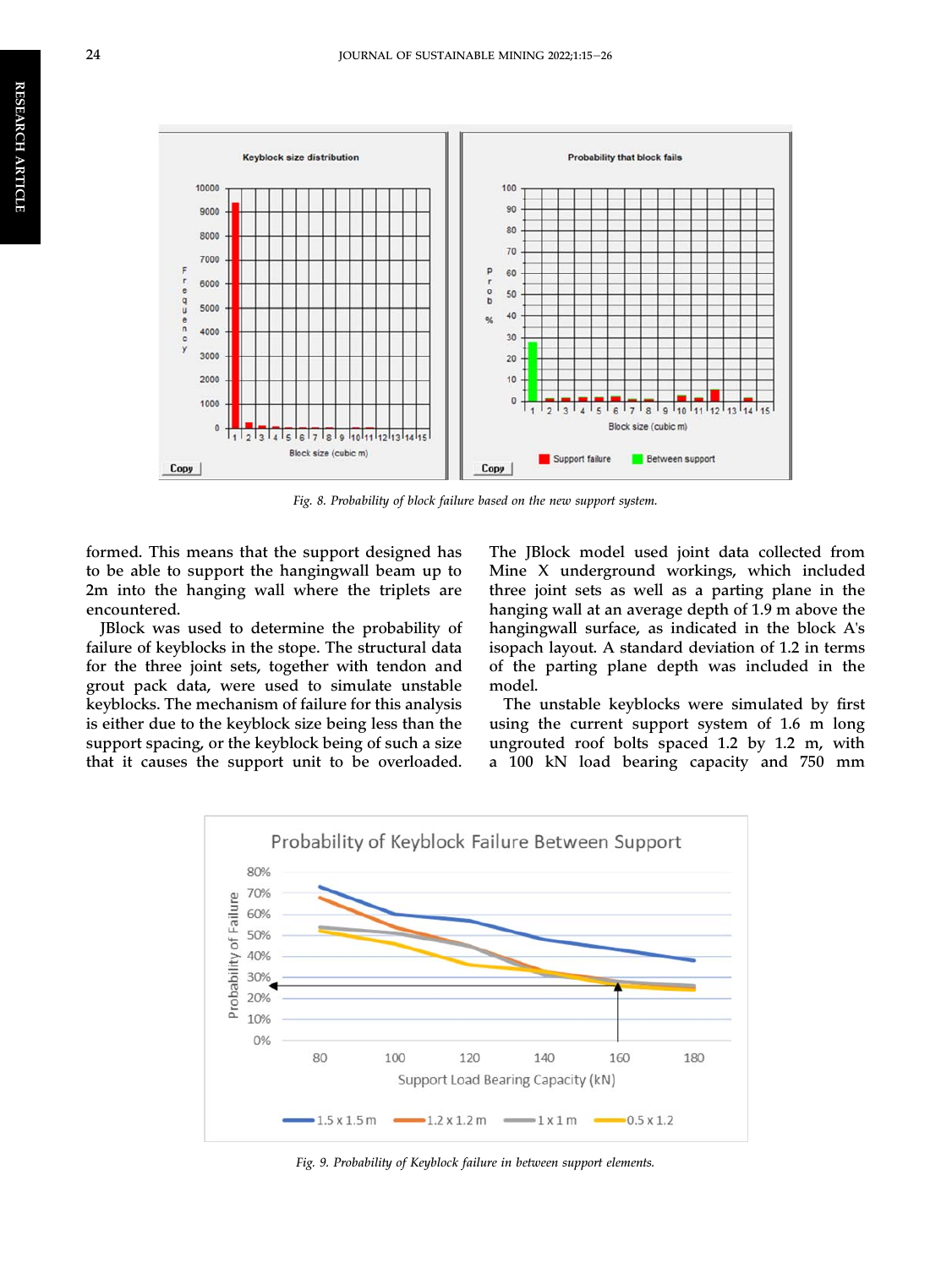

Fig. 10. Probability of Keyblock failure in between support elements.

diameter grout packs with a load bearing capacity of 2200 kN. The area simulated is a stoping panel with a 15 m face length and a 30 m back length. A total number of 10 000 keyblocks were generated and the probability of failure was highest for 1  $m<sup>3</sup>$  at a 60% probability of failure in between support. This suggests that the probability of block failure obtained is high, thus indicating that the support is insufficient. The support spacing was too wide and resulted in a greater percentage of 1  $m<sup>3</sup>$  keyblocks falling in between support. The findings indicated that the planned support system for Block A is not sufficient and requires a higher support resistance.

The recommended support system consists of grouted tendons with a load bearing capacity of 160 kN, 2.2 m length, and spaced at  $0.5 \times 1.2$  m. The new support system yields the results shown in [Fig. 7](#page-10-1). The probability of block failure for 1  $m<sup>3</sup>$ blocks decreases to 27%, and the maximum support failure to 5%. The JBlock analysis shows that the support spacing implemented at Mine X does not sufficiently account for all rockfalls that can occur due to keyblock formation in the hangingwall.

#### 6. Conclusion and recommendations

This study demonstrated that the current support system using ungrouted tendons 1.6 m in length spaced at 1.5 m by 1.5 m in Block A will not be effective. After the FOS was determined to comply with the required standards, a JBlock analysis had to be done to show whether the support spacing

successfully keeps fall of ground from occurring as a result of keyblock failure. The mechanism of failure for this analysis is either due to the keyblock size being less than the support spacing, or the keyblock being of such a size that it causes the support unit to be overloaded. The results from JBlock simulations indicated that there was a high probability of unstable blocks of rock found in the hangingwall in the study raiselines, which are delineated by naturally occurring joints and fractures. These blocks, identified as keyblocks, will collapse if their weight exceeds the support load bearing capacity or if they are located between support units. It is recommended that the mine considers the probabilistic approach in order to determine the suitability and effectiveness of support systems particularly in circumstances where large numbers of discontinuities or stress fractures are exposed in excavations. The results from the DIPS analysis proved that the interaction of the low angle joint sets with the triplets can result in large collapses considering the formation of wedges.

It is recommended that a further study is conducted on the recommended support standard. Longer grouted coupling roof bolts of 2 m length spaced at  $1 \times 1.2$  m are proposed, as opposed to the current mechanical end-anchors (ungrouted) of 1.6 m length spaced at 1.5 m  $\times$  1.5 m. The 2 m roof bolts would prove to be more expensive than the current roof bolts because of the need for grouting and the increase in support density. However, there is an improvement in safety when considering